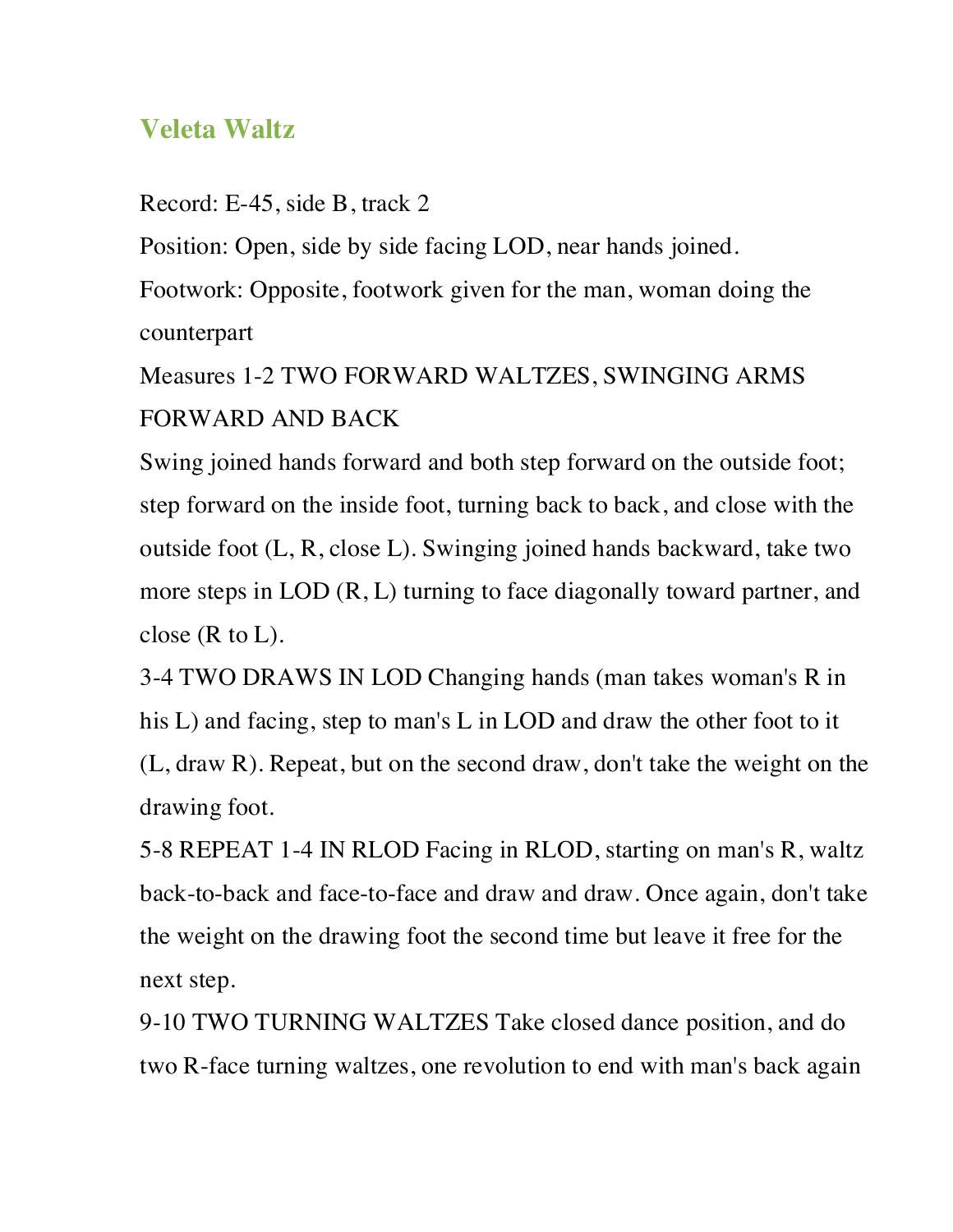to the center of the hall. To get clear around in two waltzes, the man needs to begin turning as he steps on the L moving in LOD. He should quickly turn his back to LOD. The woman helps by providing a counterweight as she steps her R between his feet.

11-12 TWO DRAWS Staying in closed position, take two draws in LOD, this time taking the weight on the drawing foot both times.

13-16 FOUR TURNING WALTZES, TWIRLING THE WOMAN ON THE FOURTH Starting on man's L, do four R-face turning waltzes, making two revolutions. On the fourth measure the man twirls the woman R-face under his L and her R hand to end in closed position with the woman's back to LOD.

STYLING: On the draws, the dancers should bend their bodies toward the drawing foot. In open position they raise their joined hands and hold their free hands out over the drawing foot. In closed position, they look over their encircling arms and arch their joined hands almost over their heads.

VERSE 2 In its traditional form, the Veleta consisted of just the above 16 bars, danced over and over again. The man twirled the woman on the 16th measure to open position to start over. However, to add more variety to the dance, here is a second verse as danced by the Cheyenne Mountain Dancers.

1-2 STEP, , CLOSE; STEP, , CLOSE IN LOD (IN CLOSED POSITION) Man moving forward, woman backing up, take two canter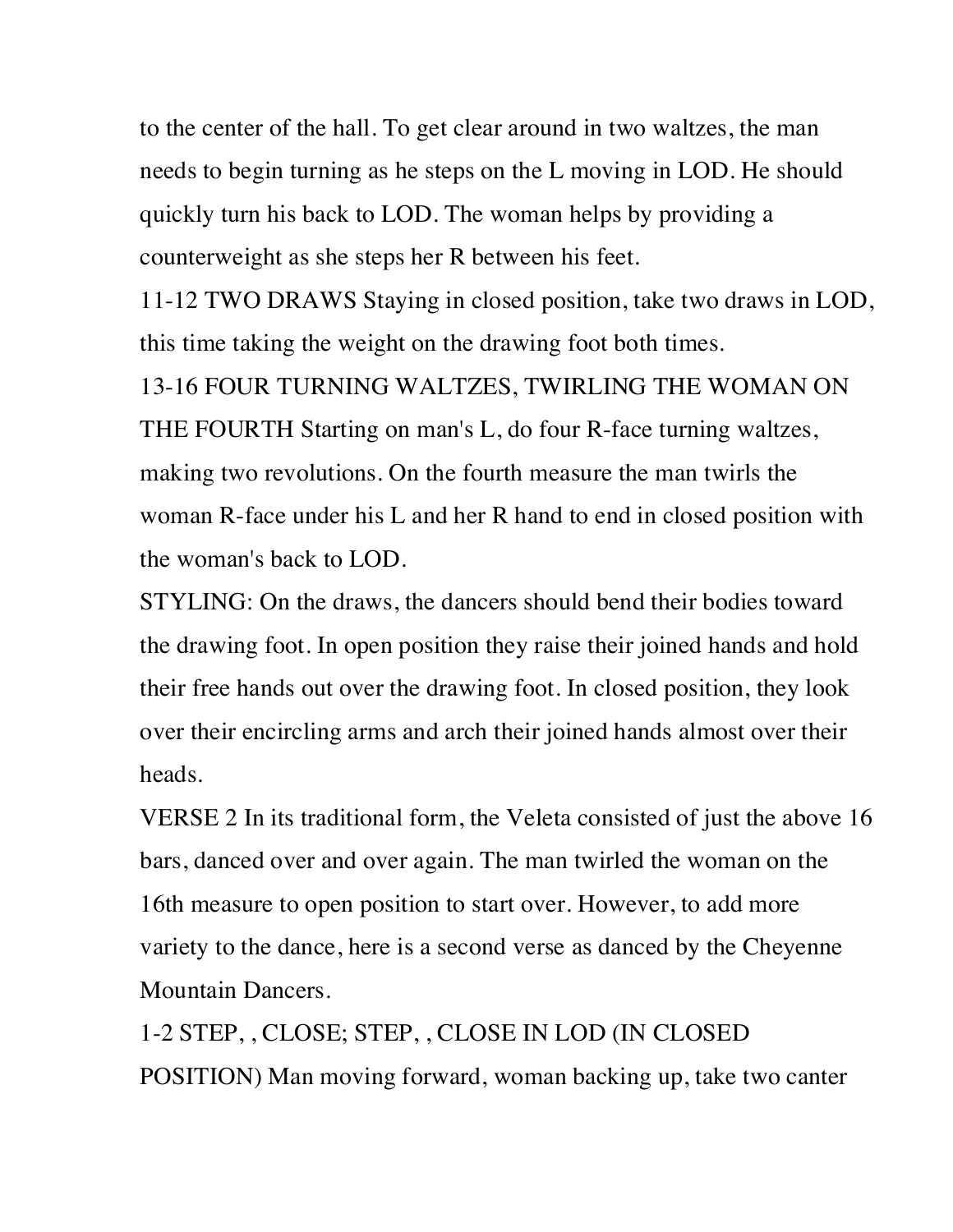steps in LOD. The man steps L (count 1), pause (count 2), close R taking the weight on the R (count 3), and repeats. The woman backs up, R, pause, closes L and repeats.

3-4 STEP, THROUGH, STEP; POINT OUT They take one more step in LOD (man's L), then with the other foot step through between their feet toward the center of the hall, and step to the side, moving again to the center. (Man steps L forward, R through, L to side.) On the next measure they point man's R and woman's L toward the wall. Follow the styling tips for the step draws above: arch over the pointed toes with the joined hands held high.

5-8 REPEAT 1-4, MIRROR IMAGE, STEPPING TO THE OUTSIDE AND POINTING TOWARD THE CENTER Man canters forward R, close L; repeat; then he steps forward R, through on the L toward the wall, to the side on the R toward the wall, and points L toward the center of the hall.

9-12 TWO TURNING WALTZES, TWO DRAWS Repeat 9-12 in Verse 1, above.

13-16 VINE, 2, 3; ROLL, 2, 3 Still in closed position, moving in LOD they step to the side, behind on the other foot, and again to the side (man steps L, R, L). On the third step they begin to release hands, and on the next measure, they do a solo turn away from each other, moving down LOD (man steps  $R, L, R$ ). They go all the way around and take inside hands to begin verse 1, facing in LOD.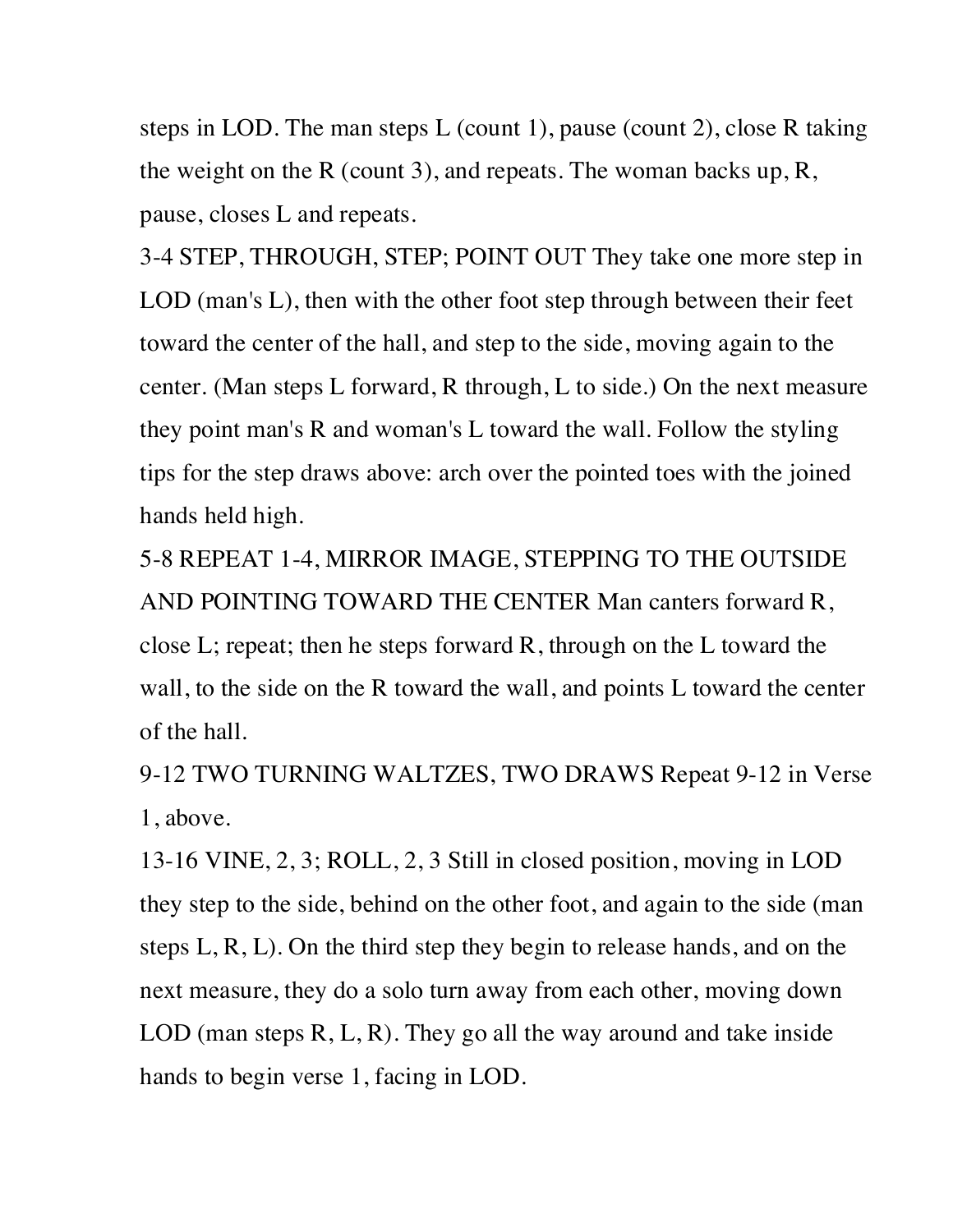## VERSE 3

THE MONTANA OR BUTTERFLY VERSE Lloyd Shaw found this third variation in Montana. Because of the position the dances used in the first two measures, he also called this the butterfly verse. Dancers can then dance the verses in alternating order:  $1, 2, 3, 1, 2, 3$ , etc. It should be noted that Verse 3 ends with the dancers in open position and thus can't be followed by Verse 2.

1-2 6-COUNT SOLO ROLL Starting as in Verse 1, in open position and on outside feet, dancers swing their joined hands forward, but then release them on count 3 and turn away from each other (man L- face, woman R-face). Thus they turn three-quarters of the way around, moving down LOD in 6 steps and ending facing each other. The released hands swing high, and at the end of the turn, man takes woman's R hand in his L.

3-4 TWO DRAWS IN LOD (as in Verse 1, measures 3-4)

5-8 SIX-COUNT SOLO ROLL IN RLOD, TWO DRAWS IN RLOD Facing RLOD, swing forward, release hands, roll away (man R-face, woman L-face) in six steps to face, taking the original handhold and do two draws as in 7-8 of Verse 1. Man starts on R.

9-10 TWO TURNING WALTZES Repeat measures 9-10 of Verse 1.

11-12 BALANCE L AND R Instead of the two step-draws of Verse 1, the couple balances in LOD and RLOD. (Man steps to L on L, behind L on R, and L in place, then the same to his R starting on his R.)